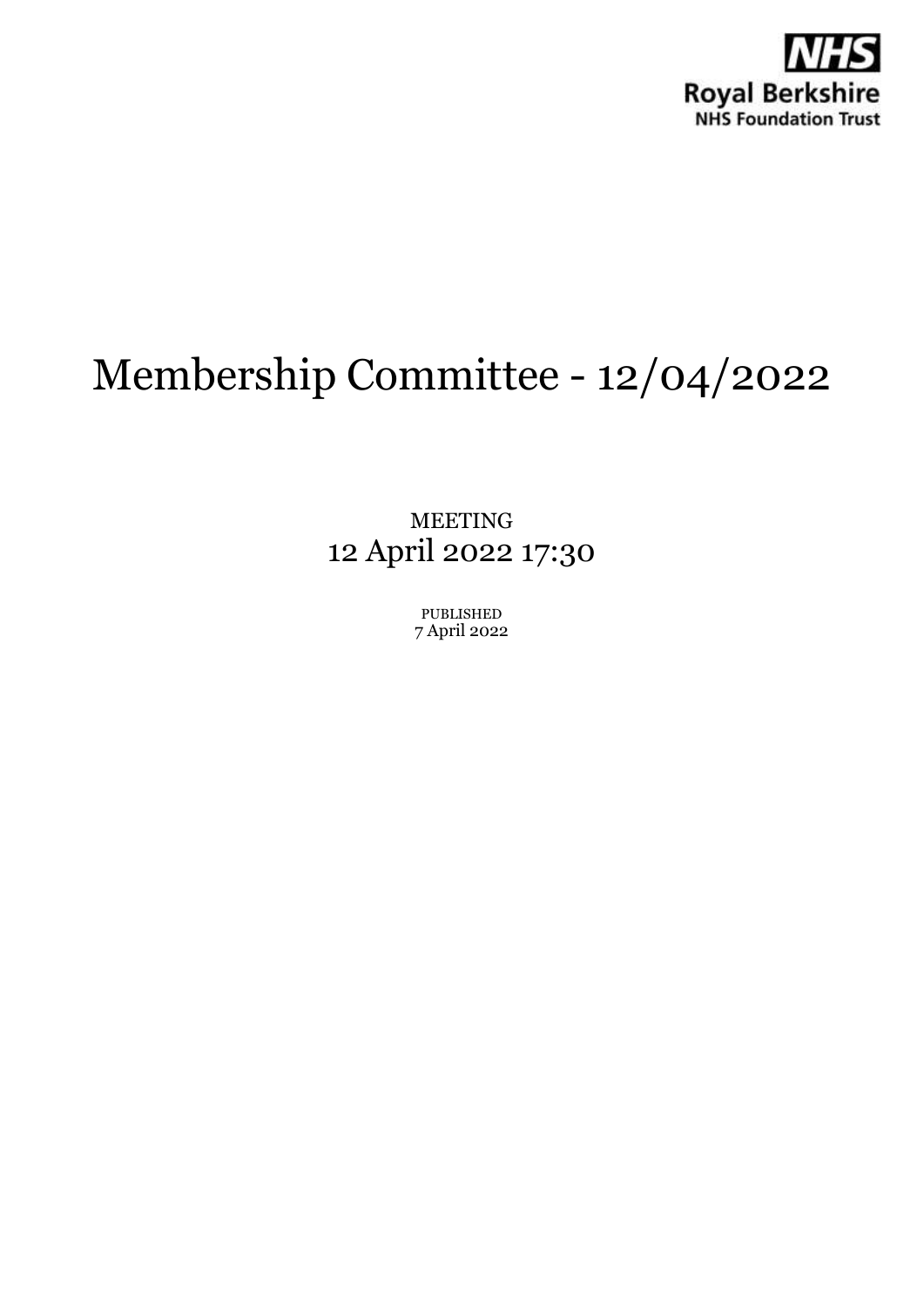## Agenda

| Location                                                              | Date     | Owner                    | <b>Time</b> |
|-----------------------------------------------------------------------|----------|--------------------------|-------------|
| Video Conference Call                                                 | 12/04/22 |                          | 17:30       |
|                                                                       |          |                          |             |
| 1. Apologies for Absence (Verbal)                                     |          | John Bagshaw             |             |
| 2. Royal Berks Charity (Presentation)                                 |          | <b>Jo Warrior</b>        | 17:30       |
| 3. Health Inequalities (Presentation)                                 |          | Kiki Kontra              | 17:50       |
| 4. Minutes for Approval: 27 July 2021 and Matters Arising<br>Schedule |          | John Bagshaw             | 18:10       |
| 5. Membership Update                                                  |          | Hannah<br><b>Travers</b> | 18:15       |
| 6. Membership Events                                                  |          | Hannah<br><b>Travers</b> | 18:25       |
| 7. Governor Training & Development                                    |          | Hannah<br><b>Travers</b> | 18:40       |
| 8. Terms of Reference                                                 |          | Caroline Lynch           | 18:50       |
| 9. Date of Next Meeting: Thursday 9 June 2022 at 17.30 (Verbal)       |          |                          |             |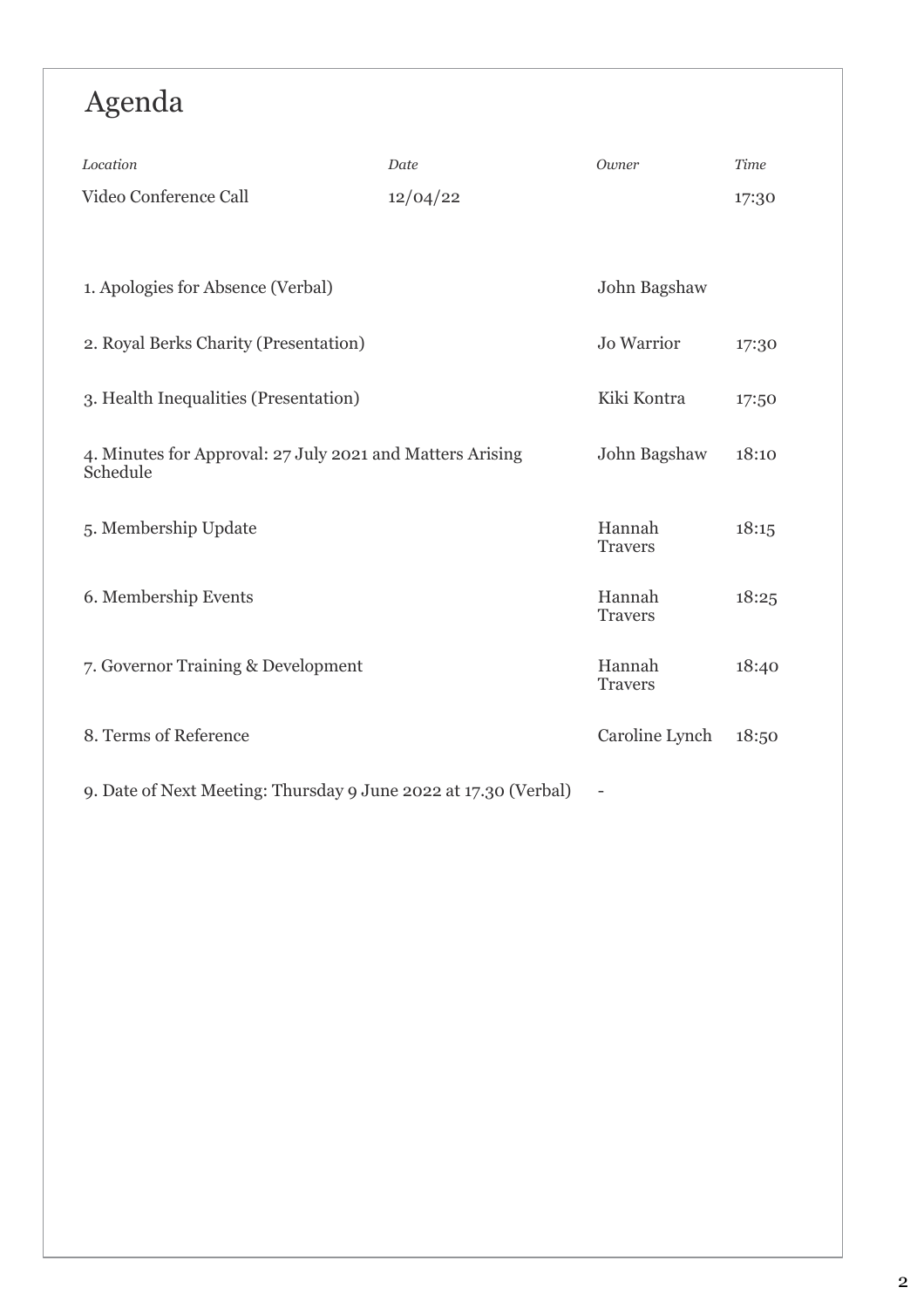

## <span id="page-2-0"></span>**Minutes**

## Membership Committee

Tuesday 27 July 2021 17.30 – 18.15 Video Conference Call

## **Present**

### **In attendance**

Mrs. Caroline Lynch (Trust Secretary)

### **Apologies**

Mr. Tony Lloyd (Public Governor, Wokingham) (Chair) (Lead Governor) Mr. Jonathan Barker (Public Governor, Reading) Mr. Kevin Boyle **(Public Governor, Reading)** Mr. Clive Jones (Public Governor, Wokingham) Mr. Victor Koroma (Partner Governor, Alliance and Cohesion for Racial Equality) Mr. William Murdoch (Public Governor, Southern Oxfordshire)<br>Mr. Paul Williams (Public Governor, Reading) (Public Governor, Reading)

Mrs. Hannah Travers (Deputy Trust Secretary)

Mr. John Bagshaw (Public Governor, West Berkshire & Borders)<br>Mr. Parry Batth (Partner Governor, Wokingham Borough Cou (Partner Governor, Wokingham Borough Council) Ms. Wendy Bower (Partner Governor, Berkshire West CCG) Mr. Martyn Cooper (Public Governor, Reading)<br>
Ms. Jennie Ford (Partner Governor, East Be (Partner Governor, East Berkshire CCG) Mrs. Alice Gostomski (Public Governor, West Berkshire & Borders) Mr. Andrew Haydon (Staff Governor, Nursing/Midwifery) Mrs. Lynda Taylor (Public Governor, Reading)<br>Mr. Adrian Williams (Partner Governor, Universit (Partner Governor, University of Reading)

## **13/21 Minutes for Approval: 10 June 2021 and Matters Arising Schedule**

The minutes of the meeting held on 10 June 2021 were approved as a correct record and would be signed by the Chair.

The Committee noted the matters arising update.

Minute 07/21: Trust Website Update: In response to a query regarding Think 111 and booking appointments, the Trust Secretary confirmed that patients could book directly into the minor injuries unit.

Minute 09/21: Annual General Meeting: The Committee noted that governor elections had concluded. Governors that had been recently appointed would start their term of office following the Annual General Meeting. Existing governors' term of office would be extended to the Annual General Meeting. It was agreed a note would be circulated to governors to confirm the outcome of the elections. **Action: H Travers**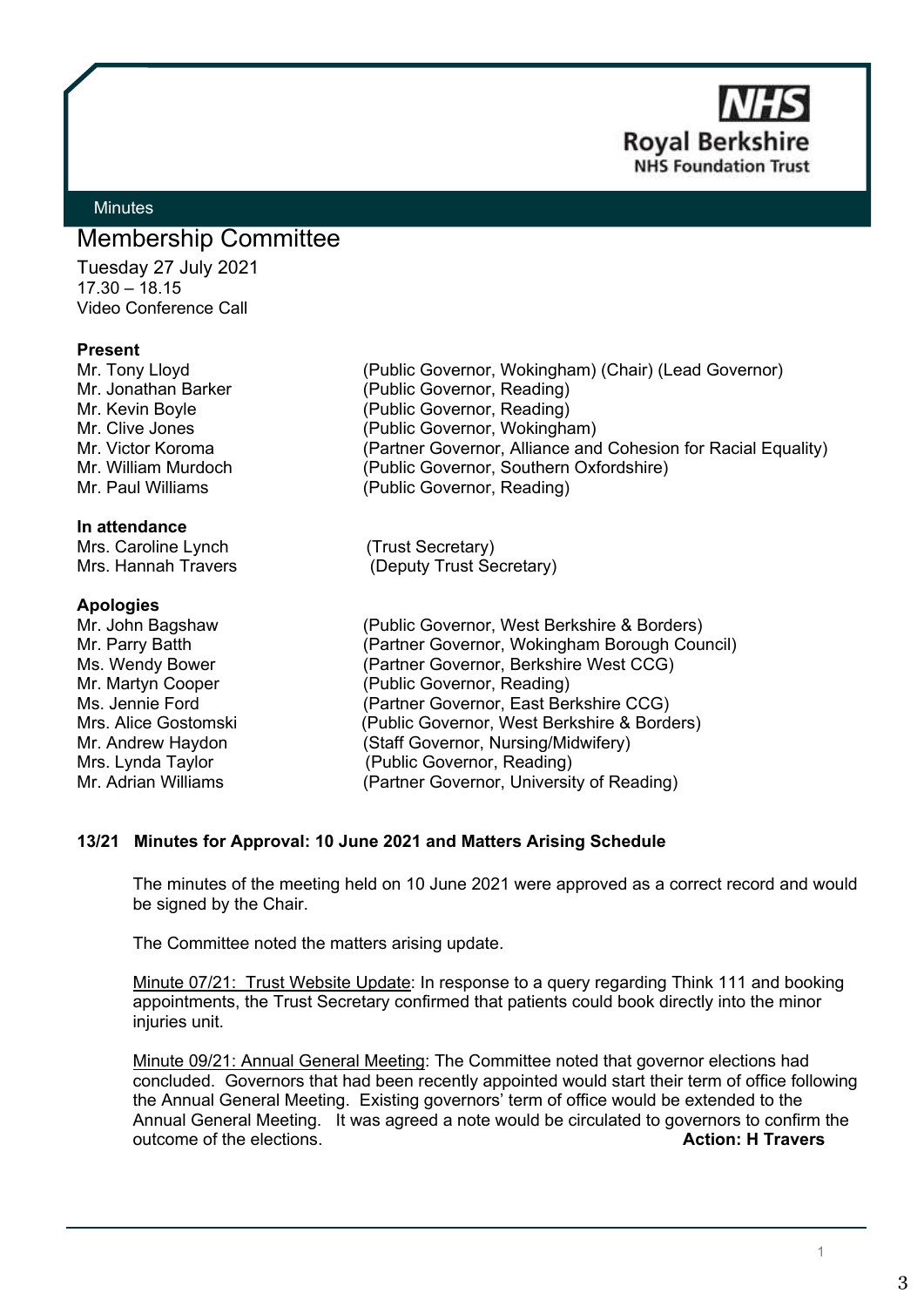## **14/21 Membership Update**

The Deputy Trust Secretary introduced the report and highlighted that total membership was 9,943, an increase of 331 members since the last meeting. Membership had increased in the West Berkshire constituency following promotion of membership by a public governor. The Deputy Trust Secretary would circulate the electronic link and paper membership forms to governors. **Action: H Travers**

The Committee discussed the increase in staff members. It was recommended that the Deputy Trust Secretary would contact the workforce team to confirm which staff groups the increase related to. **Action: H Travers**

The Committee discussed Governor exit interviews. The Trust Secretary advised that all governors were contacted that did not re-stand or did not complete their term of office for feedback on the governor role. The main themes included completion of a term of office or personal commitments. The Lead Governor had recently engaged with a Non Executive Director and governors to obtain feedback on why they had not continued in their role. Any relevant feedback would be shared with the Trust Secretary.

The Trust Secretary highlighted the 'Could you be a governor booklet' was due to be updated and information would be included where feedback was relevant to the governor role. When vacancies arose elections generally had more than one nomination for the public governor seats. The refreshed Trust website would include governor vacancies and elections.

The Committee discussed governor meetings that were open to the public that included the Membership Committee and the Council of Governors. It was agreed that the link for the Membership Committee would be included on the Trust website going forward.

### **Action: H Travers**

The Deputy Trust Secretary provided an update on membership events. Due to capacity issues in the team, membership events for 2021 had not yet been progressed. The Annual General Meeting had been scheduled to October 2021. It was possible that a digital event could be arranged in November 2021. However, this would be dependent on clinician availability during the Winter period and anticipated further waves of Covid.

## **15/21 Annual General Meeting (AGM) Update**

The Trust Secretary provided an update on the Annual General Meeting (AGM) and confirmed that the meeting had been rescheduled to Tuesday 12 October 2021. The Corporate Governance Team were currently viewing potential venues. It was anticipated this would be a hybrid event with governors and Board members in attendance and 'virtual' attendance by members and the public with a live question and answer session.

In response to a query raised regarding Wi-Fi availability the Trust Secretary confirmed that venues would be reviewed to discuss digital access requirements.

The Committee discussed attendance at meetings on site. The Trust Secretary advised that the Board were holding hybrid meetings due to some Board members not being able to attend on site. The Lead Governor recommended that a poll was undertaken in relation to governors attending face to face meetings. **Action: T Lloyd**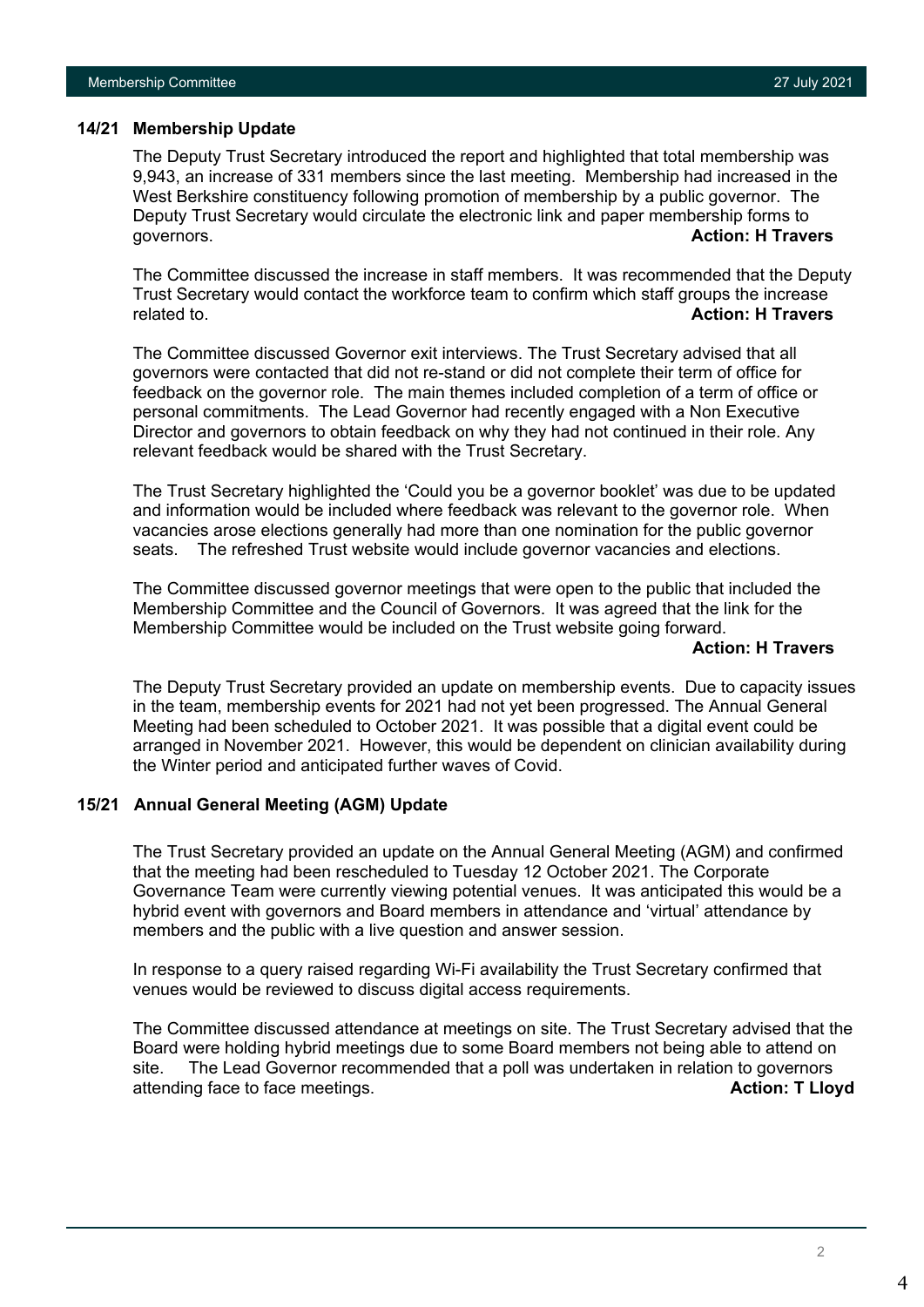## **16/21 Membership Strategy**

The Deputy Trust Secretary provided an overview of the refreshed Membership Strategy. Completed actions had been removed.

The Committee discussed the importance of being able to host membership events and provided a greater overview of specialities at the hospital. The Trust Secretary advised that health inequalities was a key topic and recommended that events should be scheduled in local areas to support discussions. This included not having access to digital media'. It was agreed that governors would provide suggestions to the Trust Secretary of topics that would be of interest to local constituencies and raise awareness of this at local stakeholder groups that included South Reading Voice. **Action: All** and the state of the state of the state of the state of the state of the state of the state of the state of the state of the state of the state of the state of the state of the s

The Trust Secretary confirmed that following the appointment of a substantive Corporate Governance Officer there would be an increased focus on membership events and actions within the membership strategy.

In response to a query regarding a virtual Open Day, the Trust Secretary advised that it would not be possible this year due to capacity and winter pressures. However, it was anticipated that a Trust Open Day would not take place until July 2022.

The Committee recommended that the health services discount link was included in the membership electronic letter. In addition, the statutory role of 'holding the Non Executive Director's to account for the performance of the Board would be expanded to provide greater detail. The Trust Secretary recommended that this could be included in the 'could you be a governor' booklet. **Action: H Travers** and Travers and Travers and Travers and Travers and Travers and Travers and Travers and Travers and Travers and Travers and Travers and Travers and Travers and Travers and Travers and

It was agreed that governors would provide additional feedback on the membership strategy and presentation to the Trust Secretary. **Action: All**

The Committee discussed the Pulse magazine. It was agreed the Lead Governor would contact governors to request nominations to include a Governor article that was now circulated on a monthly basis. **Action: T Lloyd**

In response to a query on the refreshed Trust website, the Trust Secretary advised that due to capacity in the Communications Team, the launch had been delayed.

In response to a governor query on refreshed governor biographies, the Deputy Trust Secretary advised that a number of updates had been provided and governors that had not yet provided an updated biography would be contacted. **Action: H Travers Action: H Travers** 

## **17/21 Date of the Next Meeting**

It was agreed that the next meeting would be held on Monday 18 October 2021 at 15.30

**SIGNED:** 

**DATE:**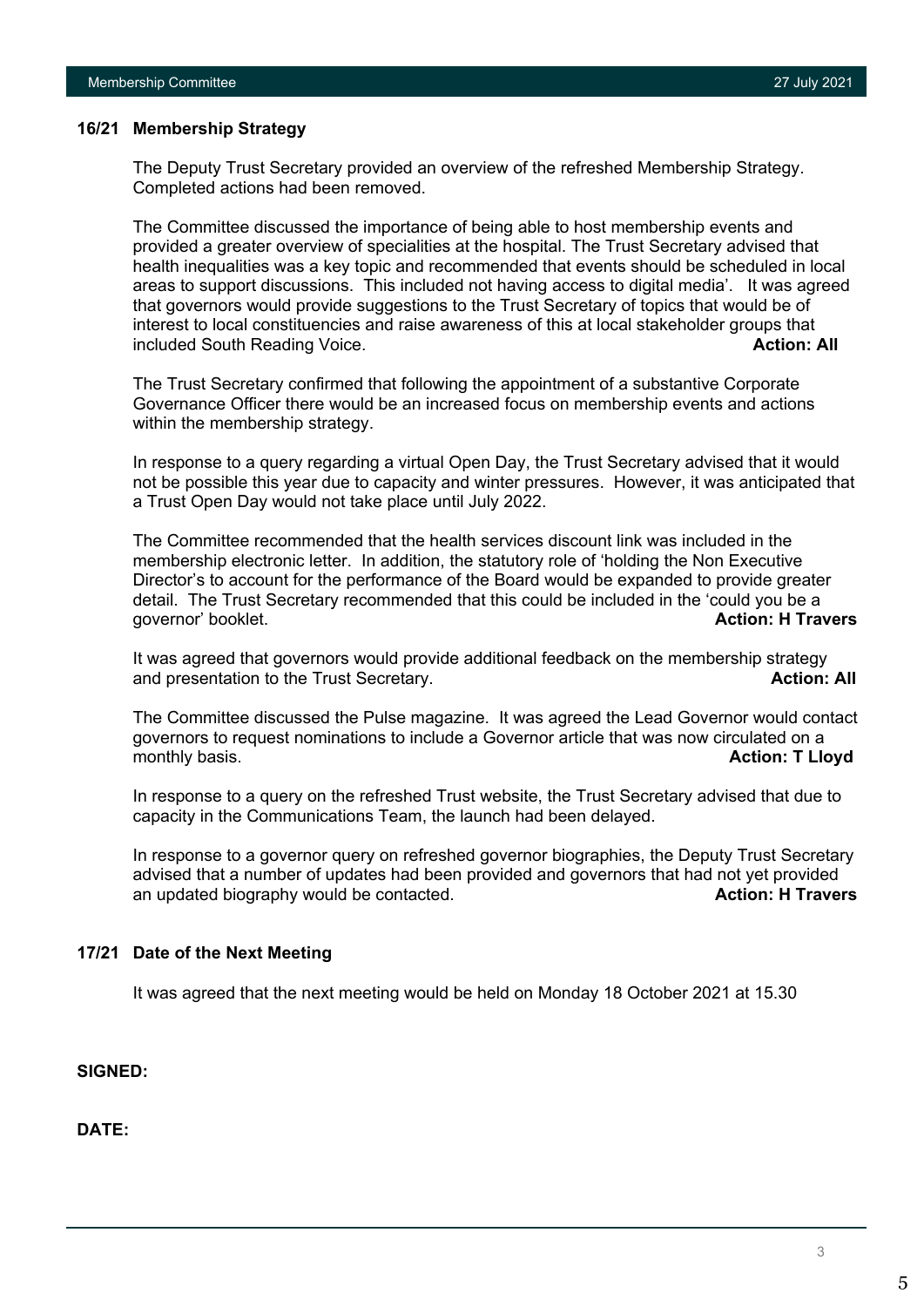| <b>Date</b>     | <b>Minute</b><br>Ref | <b>Subject</b>                                                                                                           | <b>Matter Arising</b>                                                                                                                                                                                                                                                                                                                                                             | Owner     | <b>Update</b>                                                                                                                                                                          |
|-----------------|----------------------|--------------------------------------------------------------------------------------------------------------------------|-----------------------------------------------------------------------------------------------------------------------------------------------------------------------------------------------------------------------------------------------------------------------------------------------------------------------------------------------------------------------------------|-----------|----------------------------------------------------------------------------------------------------------------------------------------------------------------------------------------|
| 27 July<br>2021 | 13/21<br>(09/21)     | Minutes for<br>Approval: 10<br>June 2021 and<br><b>Matters Arising</b><br>Schedule:<br><b>Annual General</b><br>Meeting: | The Committee noted that governor elections had<br>concluded. Governors that had been recently appointed<br>would start their term of office following the Annual<br>General Meeting. Existing governors' term of office<br>would be extended to the Annual General Meeting. It<br>was agreed a note would be circulated to governors to<br>confirm the outcome of the elections. | H Travers | Completed.                                                                                                                                                                             |
| 27 July<br>2021 | 14/21                | Membership<br>Update                                                                                                     | The Deputy Trust Secretary would circulate the<br>electronic link and paper membership forms to<br>governors.                                                                                                                                                                                                                                                                     | H Travers | Completed.                                                                                                                                                                             |
|                 |                      |                                                                                                                          | It was recommended that the Deputy Trust Secretary<br>would contact the workforce team to confirm which staff<br>groups the increase related to.                                                                                                                                                                                                                                  | H Travers | Increases across the workforce related<br>to staff groups that included additional<br>clinical services (209), administrative<br>and clerical (111) and healthcare<br>scientists (34). |
|                 |                      |                                                                                                                          | It was agreed that the link for the Membership<br>Committee would be included on the Trust website going<br>forward.                                                                                                                                                                                                                                                              | H Travers | Completed.                                                                                                                                                                             |
| 27 July<br>2021 | 15/21                | <b>Annual General</b><br>Meeting (AGM)<br>Update                                                                         | The Lead Governor recommended that a poll was<br>undertaken in relation to governors attending face to<br>face meetings.                                                                                                                                                                                                                                                          | T Lloyd   | Face to face meetings had been<br>paused following the meeting.<br>Therefore, a poll could be undertaken<br>when face to face meetings<br>recommence.                                  |
| 27 July<br>2021 | 16/21                | Membership<br>Strategy                                                                                                   | It was agreed that governors would provide suggestions<br>to the Trust Secretary of topics that would be of interest<br>to local constituencies and raise awareness of this at<br>local stakeholder groups that included South Reading<br>Voice.                                                                                                                                  | All       | No further information has been<br>received from governors                                                                                                                             |
|                 |                      |                                                                                                                          | In addition, the statutory role of 'holding the Non<br>Executive Director's to account for the performance of<br>the Board would be expanded to provide greater detail.                                                                                                                                                                                                           | H Travers | This will be progressed as part of the<br>refresh of the 'could you be a governor'<br>leaflet.                                                                                         |

Membership Committee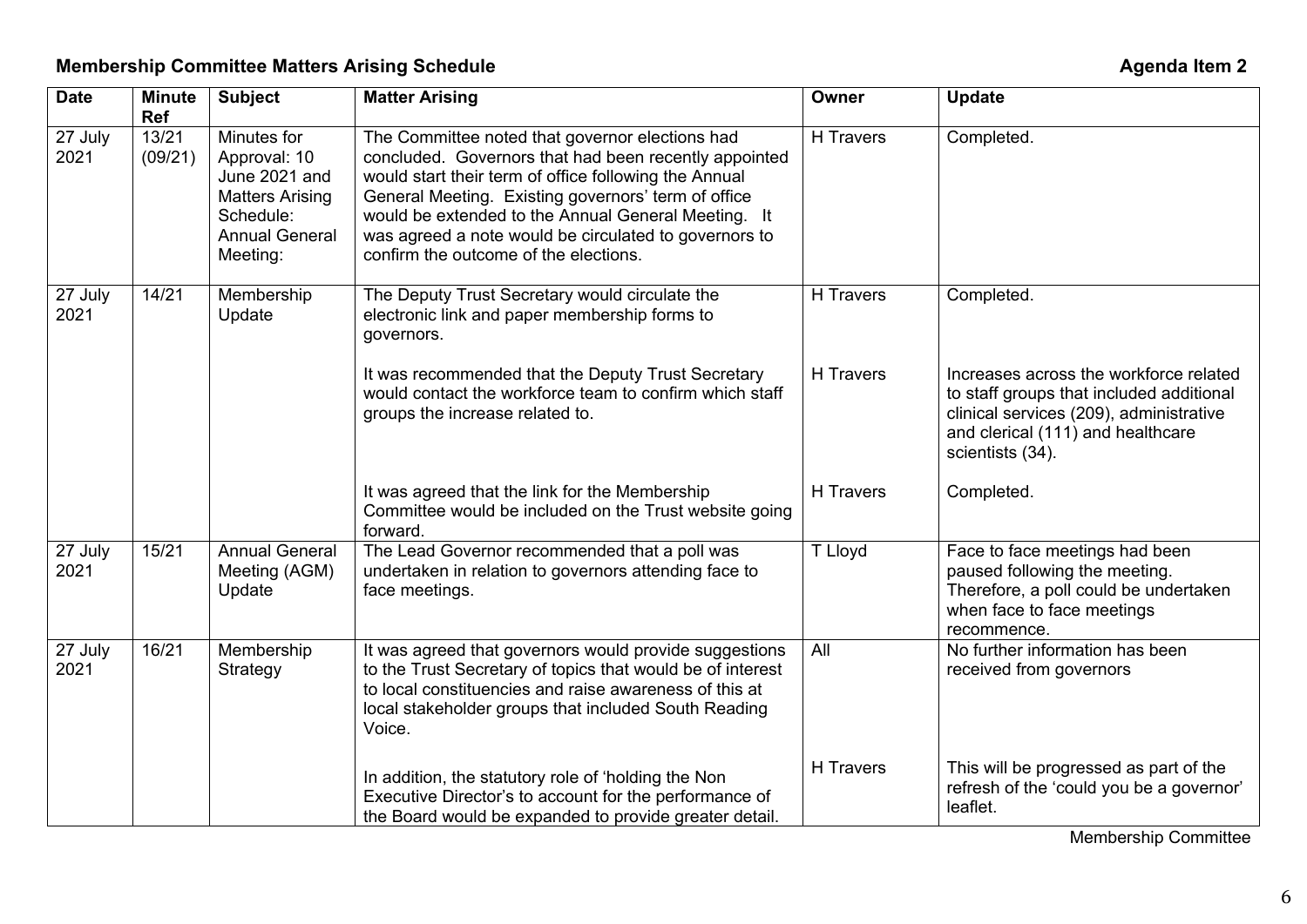| The Trust Secretary recommended that this could be<br>included in the 'could you be a governor' booklet.<br>It was agreed that governors would provide additional<br>feedback on the membership strategy and presentation<br>to the Trust Secretary. |                                                         | All       | No additional feedback has been<br>received from governors                                                     |
|------------------------------------------------------------------------------------------------------------------------------------------------------------------------------------------------------------------------------------------------------|---------------------------------------------------------|-----------|----------------------------------------------------------------------------------------------------------------|
| It was agreed the Lead Governor would contact<br>governors to request nominations to include a Governor<br>article that was now circulated on a monthly basis.                                                                                       |                                                         | T Lloyd   | Item included on the membership<br>update report for nominations to include<br>a governor article during 2022. |
| In response to a governor query on refreshed governor<br>biographies, the Deputy Trust Secretary advised that a<br>number of updates had been provided and governors<br>contacted.                                                                   | that had not yet provided an updated biography would be | H Travers | Completed.                                                                                                     |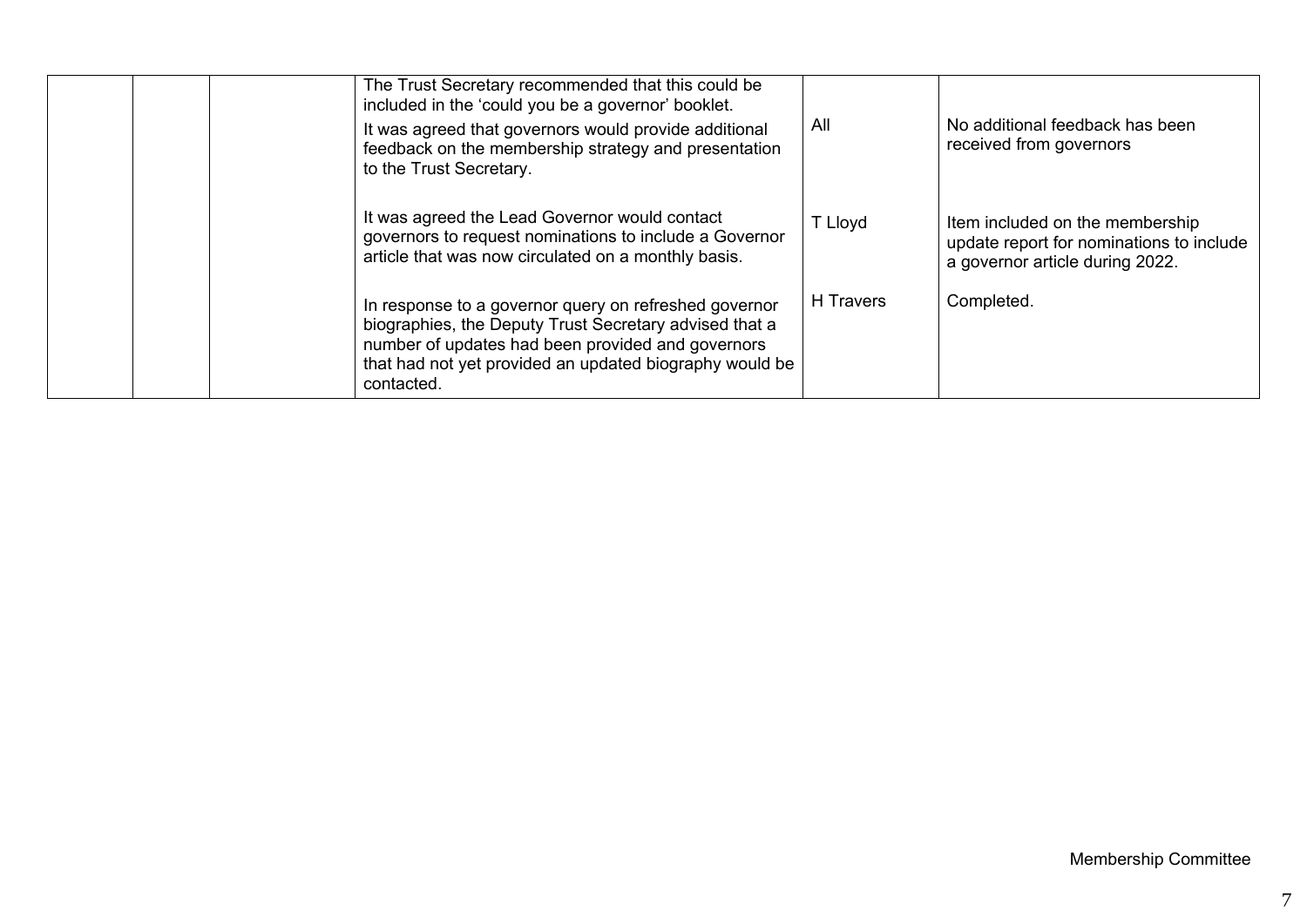

<span id="page-7-0"></span>

| Title:                       | <b>Membership Update</b>                                                                                             |  |  |
|------------------------------|----------------------------------------------------------------------------------------------------------------------|--|--|
| Agenda item no:              | 5                                                                                                                    |  |  |
| <b>Meeting:</b>              | <b>Membership Committee</b>                                                                                          |  |  |
| Date:                        | 12 February 2022                                                                                                     |  |  |
| <b>Presented by:</b>         | Hannah Travers, Deputy Trust Secretary                                                                               |  |  |
| <b>Prepared by:</b>          | Hannah Travers, Deputy Trust Secretary                                                                               |  |  |
|                              |                                                                                                                      |  |  |
| <b>Purpose of the Report</b> | This report sets out the changes in membership figures since the last                                                |  |  |
|                              | Committee meeting. Total membership now stands at 9,887 which is a<br>decrease of 44 members since the last meeting. |  |  |

| <b>Report History</b> |
|-----------------------|
|                       |

| What action is required? |                                                                                                                           |
|--------------------------|---------------------------------------------------------------------------------------------------------------------------|
| Assurance                |                                                                                                                           |
| Information              |                                                                                                                           |
| Discussion/input         | To note the report                                                                                                        |
|                          | Governors are asked to nominate themselves to include an article in Pulse<br>٠<br>on one of the suggested dates for 2022. |
| Decision/approval        |                                                                                                                           |

## **1 Membership Figures**

- 1.1 Current membership is 9,887 which is a decrease of 44 members compared with the figures from July 2021.
- 1.2 The Trust currently has;
	- (a) 3,360 public members (decrease of 25 members) \*
	- (b) 298 volunteer members (decrease of 34 members)
	- (c) 6,229 staff members (increase of 3 members)

n/a

\* Data cleanse undertaken by the membership platform provider on a monthly basis

1.3 A breakdown of public membership by constituency is provided below.

| <b>Public Constituencies</b>      | <b>No of Members</b> |
|-----------------------------------|----------------------|
| <b>East Berkshire and Borders</b> | 840                  |
| Reading                           | 941                  |
| South Oxfordshire                 | 182                  |
| <b>West Berkshire and Borders</b> | 561                  |
| Wokingham                         | 836                  |
| otal <sup>-</sup>                 | 3360                 |

1.4 There has been three new public members that have joined the Trust since the previous meeting. These members are broken down by age and ethnicity below: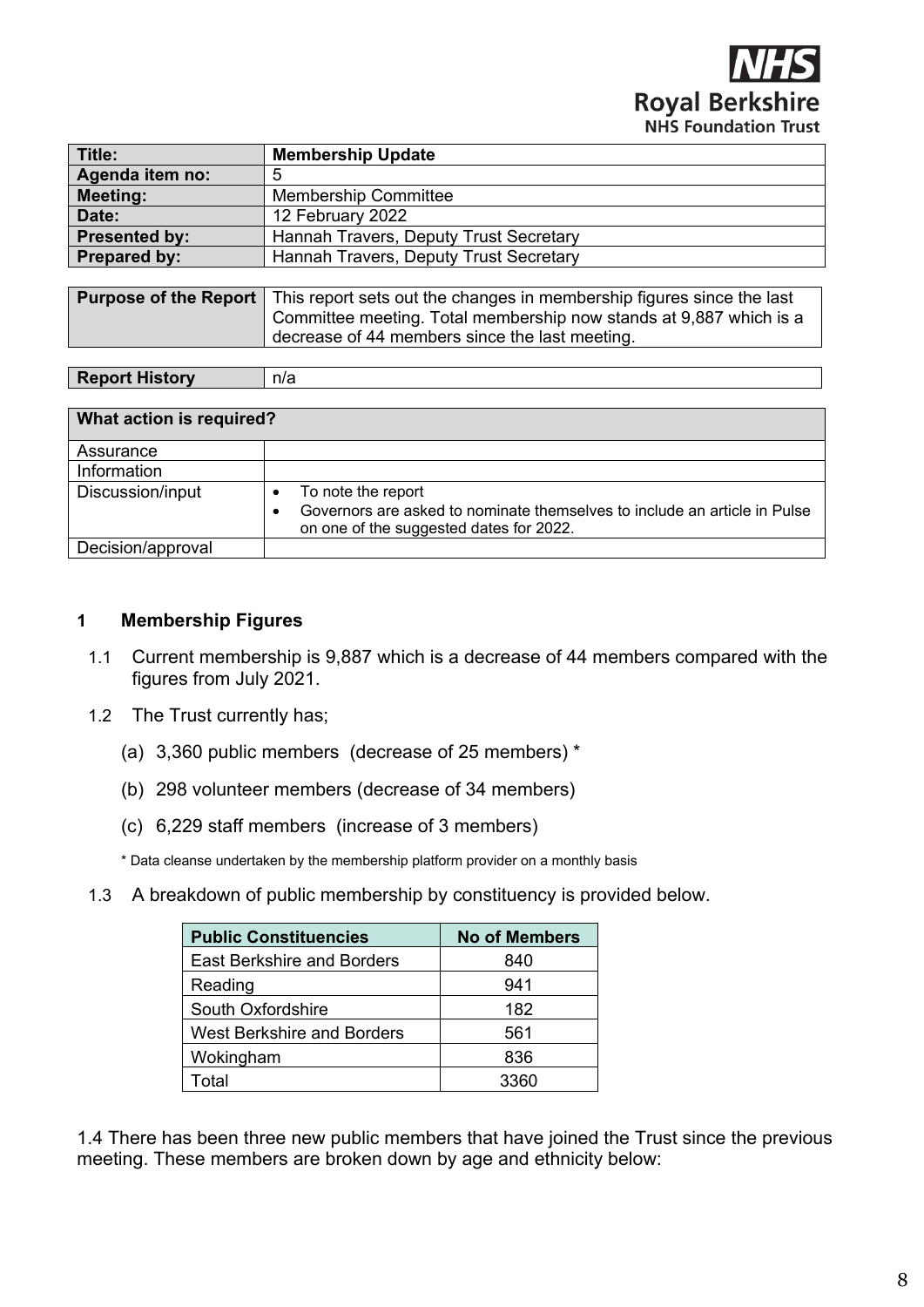| Age   | Wokingham | West Berkshire &   Reading<br><b>Borders</b> | <b>East Berkshire</b><br>& Borders |
|-------|-----------|----------------------------------------------|------------------------------------|
| 22-29 |           |                                              |                                    |
| 50-59 |           |                                              |                                    |

| <b>Ethnicity</b>                                             | Wokingham | West<br><b>Berkshire</b><br>& Borders | Reading | East<br><b>Berkshire</b><br>& Borders |
|--------------------------------------------------------------|-----------|---------------------------------------|---------|---------------------------------------|
| White - English, Welsh, Scottish,<br>Northern Irish, British |           |                                       |         |                                       |
| <b>Not stated</b>                                            | 2         |                                       |         |                                       |

## **2 Membership representation**

- 2.1 Membership remains under represented until we reach the 30+ age groups. The 60+ age categories remains the highest represented. There will continue to be a focus to raise awareness of membership across the 16 – 30 age categories as well as Black Asian Minority Ethnic (BAME) categories that represent the local community.
- 2.2 Following the Trust website refresh a membership form application on the website has not been available and potential members have been asked to contact the Corporate Governance team to apply as a member. A meeting has been arranged with the website developer to review the membership form application function on the website.

## **3 Pulse Magazine**

- 3.1 The Pulse magazine article is distributed on a quarterly basis (previously monthly) to provide updates from the Trust. The most recent edition was circulated in March 2022. 43% (979) of recipients opened the Pulse Magazine link.
- 3.2 Governors are asked to express an interest in providing an article for the Pulse magazine so that the Corporate Governance team can schedule Governor Articles accordingly. Pulse will be circulated to members during June, September and December 2022.

## **4 Attachments**

4.1 The following are attached to this report:

Appendix 1 – Membership figures & analysis for the April 2022 Committee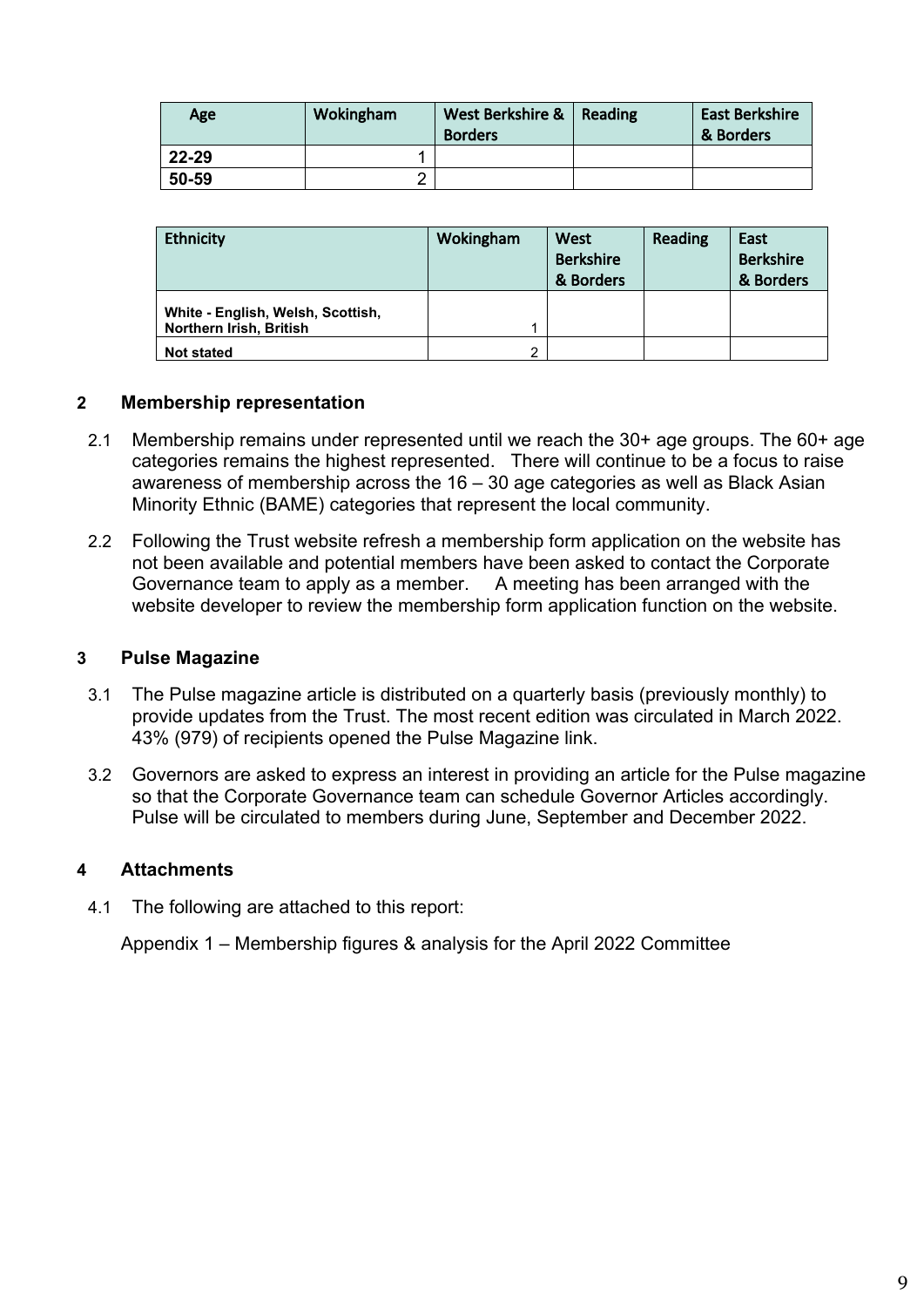## **Appendix 1 – Membership Figures & Analysis**

| Membership Figures & Analysis as at 1 April 2022                   |       |       |     |       |  |
|--------------------------------------------------------------------|-------|-------|-----|-------|--|
| <b>Staff</b><br><b>TOTAL</b><br><b>Volunteers</b><br><b>Public</b> |       |       |     |       |  |
| <b>TOTAL MEMBERSHIP</b>                                            | 3,360 | 6,229 | 298 | 9,887 |  |
|                                                                    |       |       |     |       |  |

| Age          | <b>Public</b> | <b>Staff</b> | <b>Volunteers</b> | <b>TOTAL</b> |
|--------------|---------------|--------------|-------------------|--------------|
| $0 - 16$     | 0             |              | 0                 |              |
| $17 - 21$    | 15            | 87           | 38                | 140          |
| $22+$        | 3,135         | 6,142        | 260               | 9,537        |
| Not stated   | 210           |              | 0                 |              |
| <b>TOTAL</b> | 3,360         | 6,229        | 298               | 9,887        |
|              |               |              |                   |              |

| Age 22+ breakdown                              | <b>Public</b> | <b>Staff</b> | <b>Volunteers</b> | <b>TOTAL</b> |
|------------------------------------------------|---------------|--------------|-------------------|--------------|
| 22-29                                          | 68            | 1190         | 18                | 1,276        |
| 30-39                                          | 321           | 1764         | 16                | 2,101        |
| 40-49                                          | 462           | 1424         | 25                | 1,911        |
| 50-59                                          | 574           | 1230         | 47                | 1,851        |
| 60-74                                          | 989           | 526          | 105               | 1,620        |
| $75+$                                          | 721           | 8            | 49                | 778          |
| TOTAL *does not include Not stated or Age 0-21 | 3,135         | 6,142        | 260               | 9,537        |

| Gender       | <b>Public</b> | <b>Staff</b> | <b>Volunteers</b> | <b>TOTAL</b> |
|--------------|---------------|--------------|-------------------|--------------|
| Unspecified  | 68            |              |                   | 68           |
| Male         | 1,544         | 1,476        | 99                | 3.119        |
| Female       | 1,748         | 4,753        | 199               | 6,700        |
| <b>TOTAL</b> | 3,360         | 6,229        | 298               | 9,887        |

| <b>Ethnicity</b>                                          | <b>Public</b> | <b>Staff</b> | <b>Volunteers</b> | <b>TOTAL</b> |
|-----------------------------------------------------------|---------------|--------------|-------------------|--------------|
|                                                           |               |              |                   |              |
| White - English, Welsh, Scottish, Northern Irish, British | 2,646         | 2,564        | 95                | 5,305        |
| White - Irish                                             | 35            | 113          | 2                 | 150          |
| White - Gypsy or Irish Traveller                          | $\Omega$      | $\Omega$     | $\Omega$          | 0            |
| White - Other                                             | 106           | 556          | 7                 | 669          |
| Mixed - White and Black Caribbean                         | 16            | 37           | 0                 | 53           |
| Mixed - White and Black African                           | 10            | 12           | 1                 | 23           |
| Mixed - White and Asian                                   | 17            | 33           | $\Omega$          | 50           |
| Mixed - Other Mixed                                       | 23            | 42           | 1                 | 66           |
| Asian or Asian British - Indian                           | 106           | 511          | 8                 | 625          |
| Asian or Asian British - Pakistani                        | 62            | 98           | 2                 | 162          |
| Asian or Asian British - Bangladeshi                      | 4             | 20           | 1                 | 25           |
| Asian or Asian British - Chinese                          | 16            | 44           | 2                 | 62           |
| Asian or Asian British - Other Asian                      | 46            | 390          | 6                 | 442          |
| Black or Black British - African                          | 68            | 425          | $\Omega$          | 493          |
| Black or Black British - Caribbean                        | 20            | 100          | 2                 | 122          |
| <b>Black or Black British - Other Black</b>               | 4             | 18           | 2                 | 24           |
| Other Ethnic Group - Arab                                 | $\Omega$      | $\Omega$     | $\Omega$          | $\Omega$     |
| Other Ethnic Group - Any Other Ethnic Group               | 23            | 184          | 2                 | 209          |
| Not stated                                                | 158           | 1,082        | 167               | 1,407        |
| <b>TOTAL</b>                                              | 3,360         | 6,226        | 298               | 9,887        |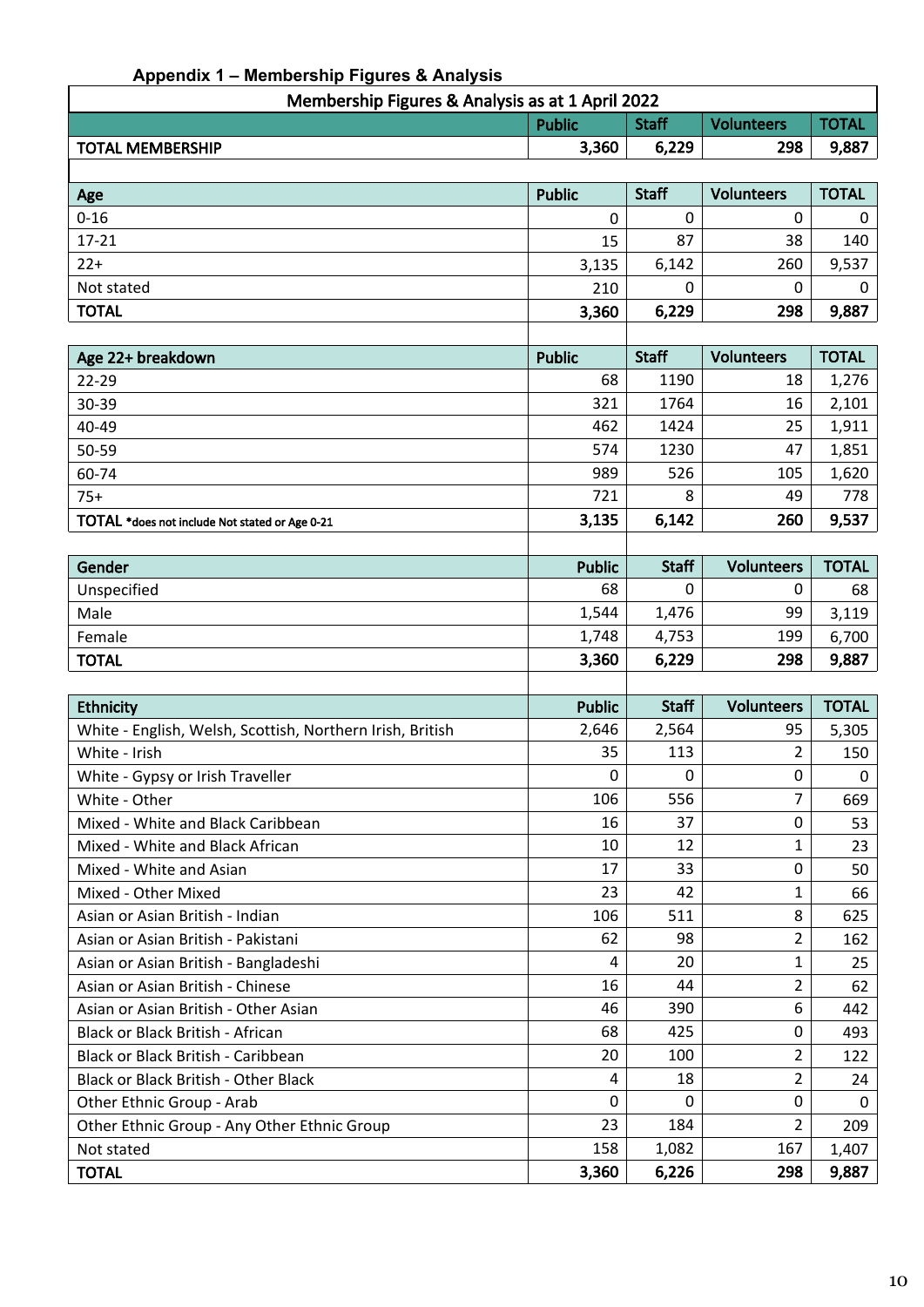

<span id="page-10-0"></span>

| Title:               | <b>Membership Events</b>               |
|----------------------|----------------------------------------|
| Agenda item no:      | 6                                      |
| <b>Meeting:</b>      | <b>Membership Committee</b>            |
| Date:                | 12 February 2022                       |
| <b>Presented by:</b> | Hannah Travers, Deputy Trust Secretary |
| Prepared by:         | Hannah Travers, Deputy Trust Secretary |

|  | <b>Purpose of the Report</b>   To provide an overview of Membership events for 2022. |
|--|--------------------------------------------------------------------------------------|
|--|--------------------------------------------------------------------------------------|

| <b>Report History</b> | n/a |
|-----------------------|-----|

| What action is required? |                               |  |
|--------------------------|-------------------------------|--|
| Assurance                |                               |  |
| Information              |                               |  |
| Discussion/input         | To note the events scheduled. |  |
| Decision/approval        |                               |  |

## **1 Introduction**

- 1.1 As a result of the Covid-19 pandemic membership events, except the Trust Annual General Meetings, had been paused during 2020/21. Therefore, it is recommended that events scheduled during 2021 will be carried forward to 2022/23.
- 1.2 As the Trust continues to follow Infection control guidance and social distancing; events during 2022 will remain virtual. However, face-to-face events will be considered in the future based on national NHS guidance.
- 1.3 The proposed membership events schedule for 2022/23 is set out below.

## **2 Conclusion**

2.1 The Committee is asked to note the below virtual membership schedule for 2022/23.

## **3 Proposed Events in 2022/23**

| <b>Date</b>                 | <b>Topic</b>                  |
|-----------------------------|-------------------------------|
| May 2022                    | <b>Hospital Redevelopment</b> |
| <b>July 2022</b>            | <b>Health Inequalities</b>    |
| Wednesday 21 September 2022 | <b>Annual General Meeting</b> |
| November 2022               | TICC-19 Pathway               |
| February 2023               | <b>Virtual Outpatients</b>    |
| May 2023                    | <b>Brainomix Project</b>      |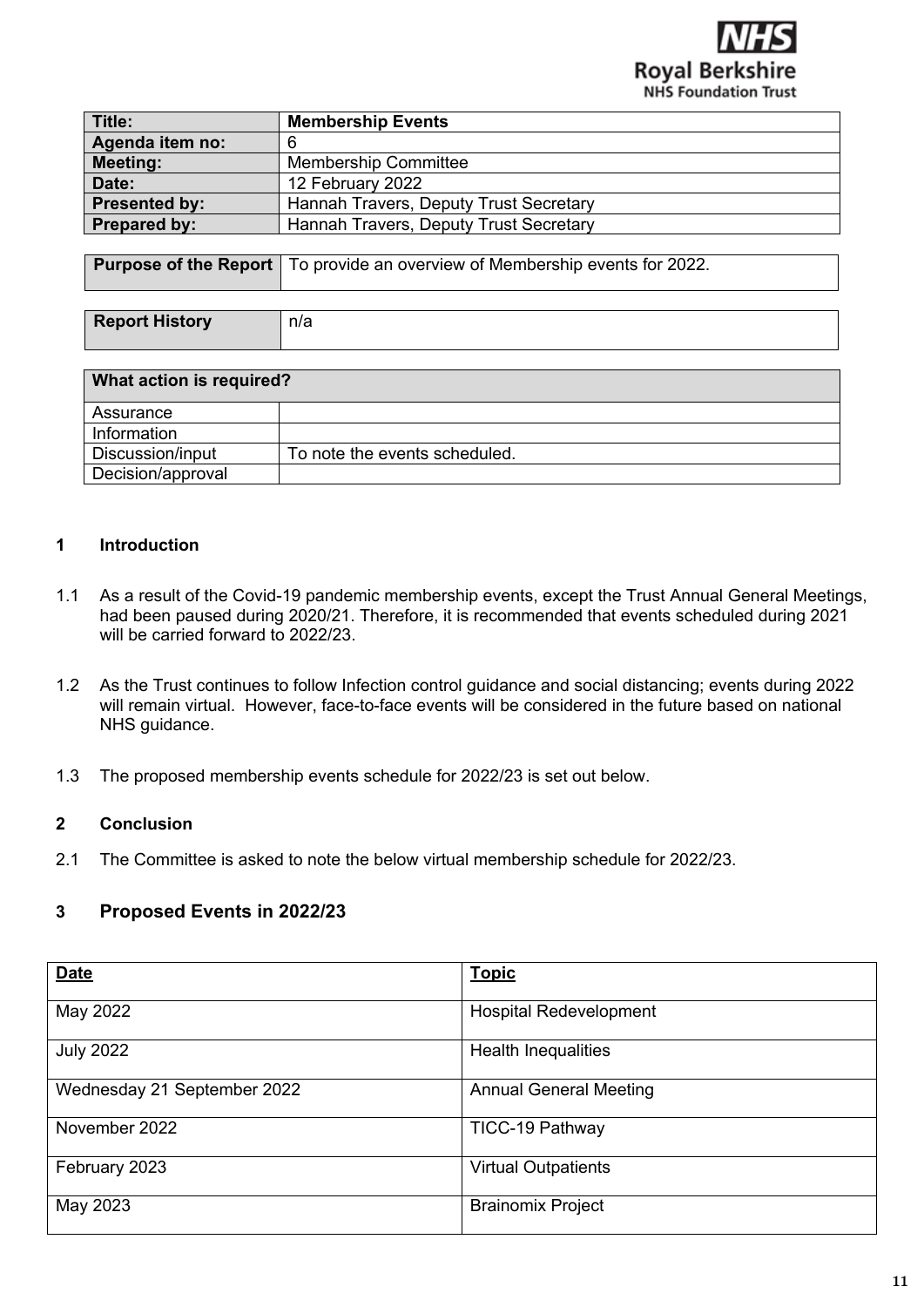**Royal Berksh NHS Foundation Trust** 

<span id="page-11-0"></span>

| Title:               | <b>Training &amp; Development</b>      |
|----------------------|----------------------------------------|
|                      |                                        |
| Agenda item no:      |                                        |
| <b>Meeting:</b>      | <b>Membership Committee</b>            |
| Date:                | 12 February 2022                       |
| <b>Presented by:</b> | Hannah Travers, Deputy Trust Secretary |
| <b>Prepared by:</b>  | Hannah Travers, Deputy Trust Secretary |
|                      |                                        |

**Purpose of the Report** To provide an overview of governor training and development for 2022/23.

| <b>Report History</b> | n/a |
|-----------------------|-----|

| What action is required? |                                                                       |
|--------------------------|-----------------------------------------------------------------------|
| Assurance                |                                                                       |
| Information              |                                                                       |
| Discussion/input         | To note the training & development sessions scheduled during 2022/23. |
| Decision/approval        |                                                                       |

## **1 Introduction**

**on**

1.1 The democratic nature of the Foundation Trust model places an onus on trusts to effectively develop and equip Governors with the skills necessary to carry out their role. This has been recognised in legislation.

## **2 Progress during 2021/22**

- 2.1 During 2021/22 governor training and development sessions had been paused to enable staff to respond to the Covid-19 pandemic. Governor induction has continued to take place virtually.
- 2.2 The remaining module that had not been completed in 2020/21 (NHS Finance) has been brought forward to 2022/23.

## **3 Training Sessions on Core Skills and Topics**

3.1 The training and development programme is set out below. Training sessions will remain virtual during 2022/23.

| 2023/24                     |
|-----------------------------|
| <b>What Matters</b>         |
| Accountability (Governwell) |
| Counterfraud                |
| Freedom to Speak Up         |
|                             |

## **4 Conclusi**

4.1 The Committee is asked to note the training & development training sessions scheduled during 2022/23 and 2023/24.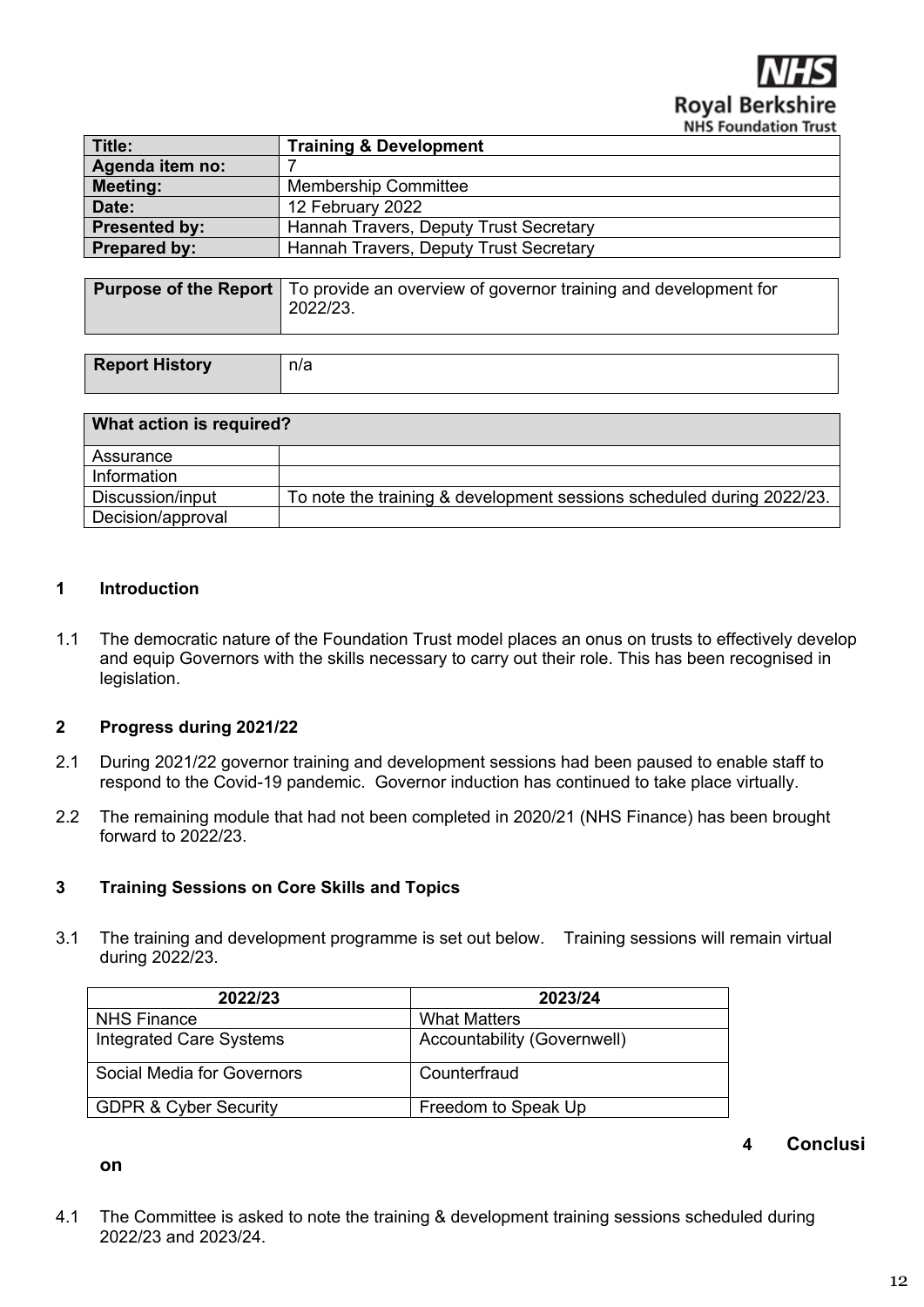## **Membership Committee**

## **Terms of Reference**

## <span id="page-12-0"></span>**Role of the Committee**

The Committee will, within the terms of the Constitution, develop, implement and keep under review a membership strategy for the Trust. It will also consider any dispute which arises with regard to membership of a constituency, of the Trust or the conduct of individual governors.

The Committee will make recommendations to the Council of Governors on how it interacts with members and the public on Trust strategy and feedback their views

## **Composition**

The Committee will be chaired by the Lead Governor when undertaking the disciplinary elements of its terms of reference. Any Governor may chair the Committee at other times.

The Chair of the Committee will be subject to annual appointment. The membership will comprise any Governor wishing to serve.

The Trust Secretary, and other Trust Directors as appropriate, will be in attendance to advise the Committee.

## **Quorum**

The quorum will be three-five members, three of whom must be public Governors..

## **Duties**

The Committee will, having regard to the views of the Board of Directors on appropriate resource levels, make recommendations to the Council of Governors on the following

- 1. To develop a policy, implement agreed proposals and keep under review the Trust approach to engaging with the membership community
- 2. To recommend appropriate relationships and methods of communicating between Governors and the membership
- 3. To develop, implement and review, annually, a membership strategy for the Trust and to prepare an annual report for the Council and the Annual General Meeting with regard to the steps taken to secure representative membership, the progress of the membership strategy and any changes to the membership strategy
- 4. To keep under review the membership of the Trust to ensure that the actual membership is representative of those eligible to be members of each constituency
- 5. To oversee preparations for the Annual Members' Open Day
- 6. To consider any disputes concerning membership of a constituency, right to membership of the Trust and the conduct of individual governors